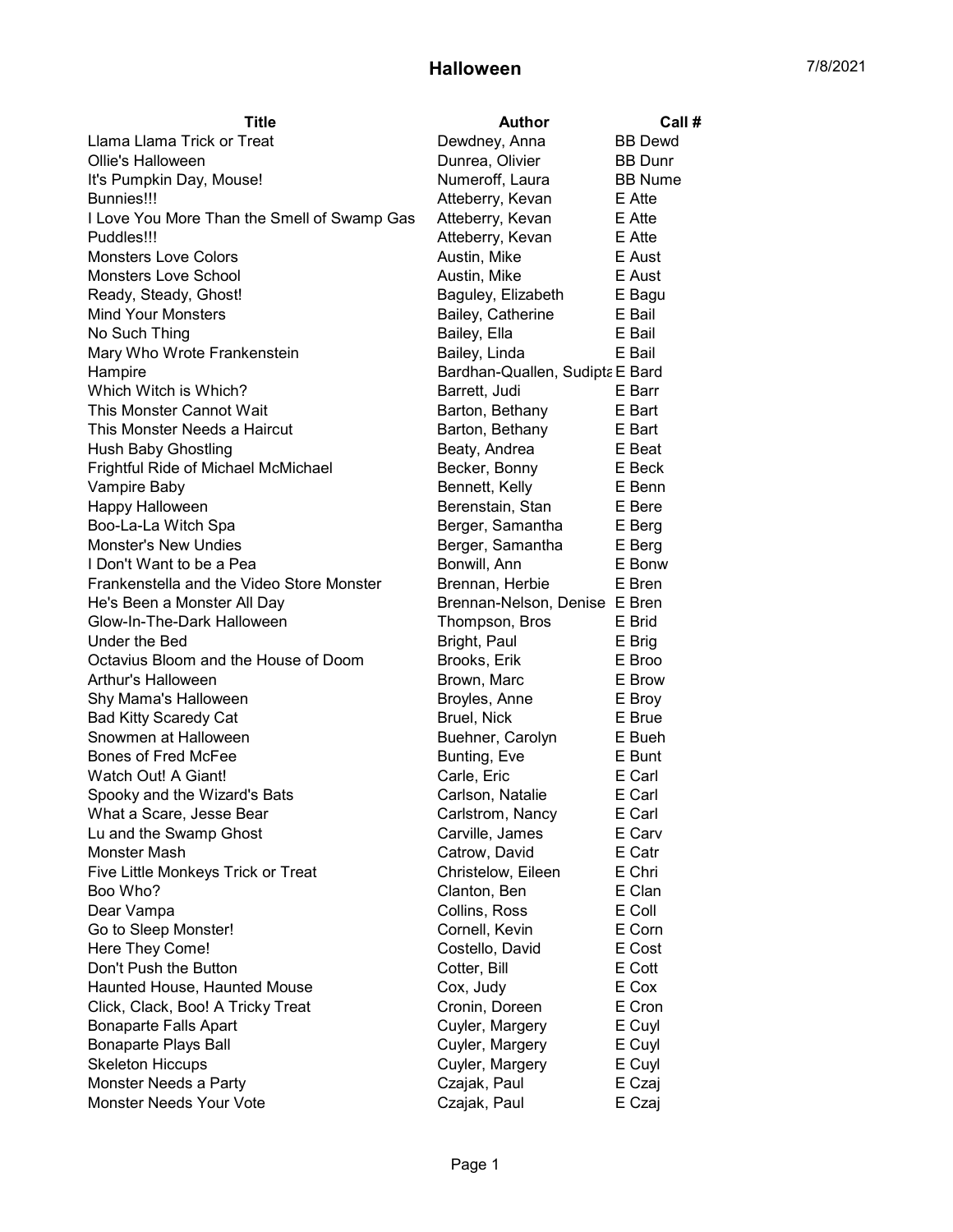| <b>Title</b>                                | <b>Author</b>       | Call # |
|---------------------------------------------|---------------------|--------|
| Another Mouth to Feed                       | Dahl, Michael       | E Dahl |
| <b>Cold Feet</b>                            | Dahl, Michael       | E Dahl |
| In One Ear, Out the Other                   | Dahl, Michael       | E Dahl |
| Two Heads are Better Than One               | Dahl, Michael       | E Dahl |
| Pete the cat Five Little Pumpkins           | Dean, James         | E Dean |
| <b>Monster Trucks</b>                       | Denise, Anika       | E Deni |
| How to Potty Train Your Monster             | DiPucchio, Kelly    | E Dipu |
| Zombie in Love                              | DiPucchio, Kelly    | E Dipu |
| Zombie in Love 2+1                          | DiPucchio, Kelly    | E Dipu |
| Maurice the Unbeastly                       | Dixon, Amy          | E Dixo |
| Gruffalo                                    | Donaldson, Julia    | E Dona |
| Room on the Broom                           | Donaldson, Julia    | E Dona |
| Pomegranate Witch                           | Doyen, Denise       | E Doye |
| Hungry! Hungry! Hungry!                     | Doyle, Malachy      | E Doyl |
| Ollie's Halloween                           | Dunrea, Olivier     | E Dunr |
| Three Bears' Halloween                      | Duval, Kathy        | E Duva |
| Sleepless Little Vampire                    | Egielski, Richard   | E Egie |
| Go Away Big Green Monster                   | Emberley, Ed        | E Embe |
| If You're a Monster and You Know It         | Emberley, Ed        | E Embe |
| <b>Ten Little Beasties</b>                  | Emberley, Rebecca   | E Embe |
| <b>Beware the Monster</b>                   | Escoffier, Michael  | E Esco |
| Manny Loses His Fangs                       | Ferri, Giuliano     | E Ferr |
| <b>Pumpkin Eye</b>                          | Fleming, Denise     | E Flem |
| There's a Monster in Your Book              | Fletcher, Tom       | E Flet |
| Guess What?                                 | Fox, Mem            | E Fox  |
| I'm Not Afraid of This Haunted House        | Friedman, Laurie    | E Frie |
| Pug and Pig Trick-or-Treat                  | Gallion, Sue        | E Gall |
| Otter Loves Halloween                       | Garton, Sam         | E Gart |
| Pumpkin Island                              | Geisert, Arthur     | E Geis |
| Duck, Duck, Dinosaur                        | George, Kallie      | E Geor |
| More Flanimals                              | Gervais, Ricky      | E Gerv |
| Scary Fright, Are You All Right?            | Gibala, Scott       | E Giba |
| Halloweena                                  | Glassman, Miriam    | E Glas |
| Little Toot and the Loch Ness Monster       | Gramatky, Hardie    | E Gram |
| Frank was a Monster Who Wanted to Dance     | Graves, Keith       | E Grav |
| Trick or Treat, Marley                      | Grogan, John        | E Grog |
| Frankencrayon                               | Hall, Michael       | E Hall |
| Jitterbug Jam                               | Hicks, Jean         | E Hick |
| Honk! Quack! Boo!                           | Hills, Tad          | E Hill |
| Angelina's Halloween                        | Holabird, Katharine | E Hola |
| <b>Halloween Queen</b>                      | Holub, Joan         | E Holu |
| Just Say Boo!                               | Hood, Susan         | E Hood |
| Excuse Me Are You a Witch?                  | Horn, Emily         | E Horn |
| <b>Ugly Pumpkin</b>                         | Horowitz, Dave      | E Horo |
| Hoodwinked                                  | Howard, Arthur      | E Howa |
| I Will Chomp You                            | John, Jory          | E John |
| <b>Baby Beast</b>                           | Judge, Chris        | E Judg |
| Monsters Eat Whiny Children                 | Kaplan, Bruce       | E Kapl |
| Clatter Bash! A Day of the Dead Celebration | Keep, Richard       | E Keep |
| <b>Monster Trucks</b>                       | Keller, Joy         | E Kell |
| Ralph's Secret Weapon                       | Kellogg, Steven     | E Kell |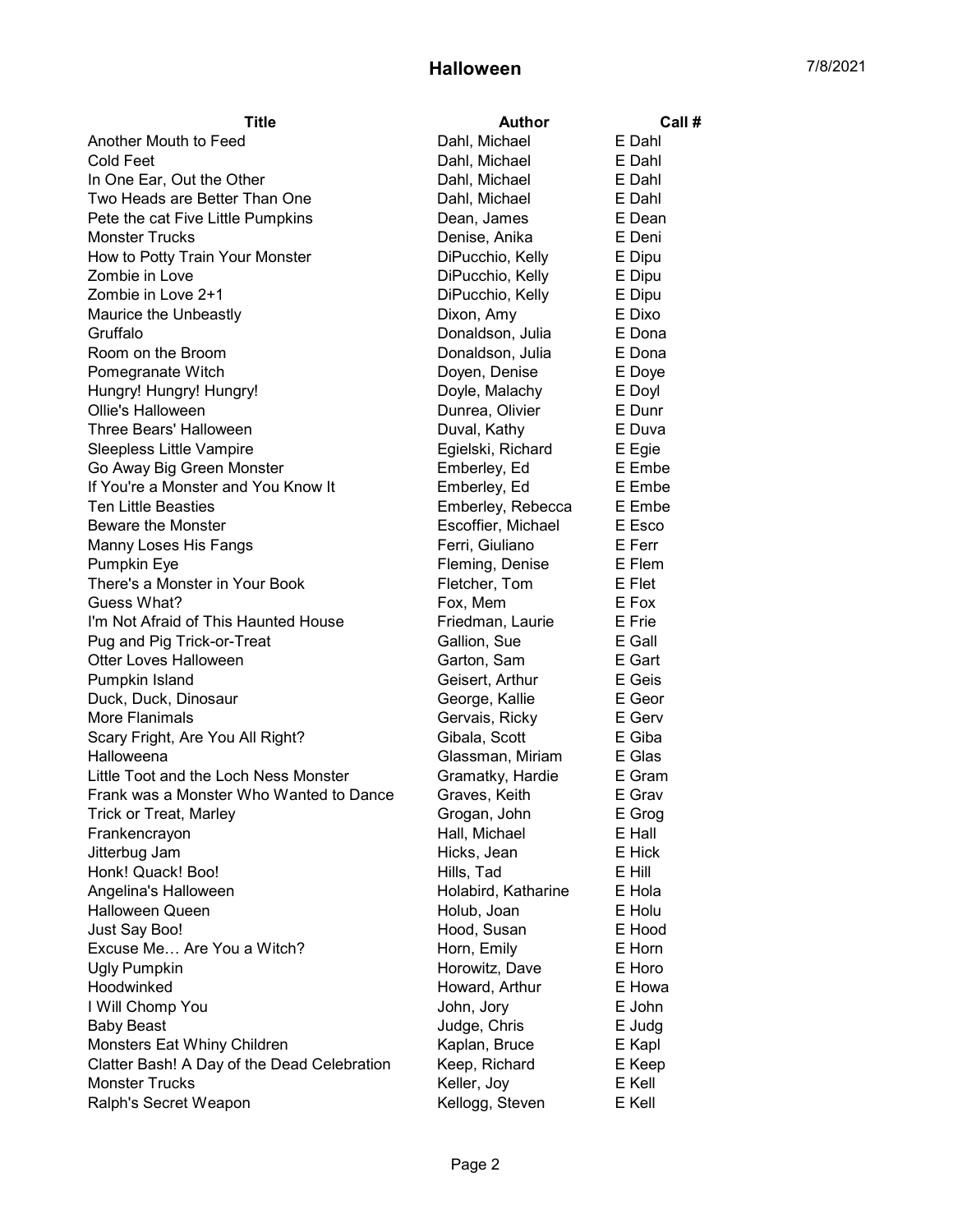| Title                                     | <b>Author</b>       | Call#  |
|-------------------------------------------|---------------------|--------|
| Come with Me on Halloween                 | Kimball, Linda      | E Kimb |
| No Such Thing                             | Koller, Jackie      | E Koll |
| Alpha Oops                                | Kontis, Alethea     | E Kont |
| How to Trick or Treat in Outer Space      | Krull, Kathleen     | E Krul |
| Z is for Zombie                           | Kutner, Merrily     | E Kutn |
| Meredith and Her Magic Book of Spells     | Lachner, Dorothea   | E Lach |
| Porkenstein                               | Lasky, Kathryn      | E Lask |
| Boy Soup, or, When Giant Caught Cold      | Lesynski, Loris     | E Lesy |
| My Monster Mama Loves Me So               | Leuck, Laura        | E Leuc |
| <b>Giant Surprise</b>                     | Oram, Hiawyn        | E Lewi |
| <b>Everything I Know About Monsters</b>   | Lichtenheld, Tom    | E Lich |
| <b>Pumpkin People</b>                     | Lightburn, Sandra   | E Ligh |
| Froggy Picks a Pumpkin                    | London, Jonathan    | E Lond |
| Froggy's Halloween                        | London, Jonathan    | E Lond |
| Seven Scary Monsters                      | Lundgren, Mary Beth | E Lund |
| <b>Monster Princess</b>                   | MacHale, D.J.       | E Mach |
| Monstergarten                             | Mahoney, Daniel     | E Maho |
| <b>Monster Needs One More</b>             | Marshall, Natalie   | E Mars |
| One Monster After Another                 | Mayer, Mercer       | E Maye |
| There are Monsters Everywhere             | Mayer, Mercer       | E Maye |
| There's Something in my Attic             | Mayer, Mercer       | E Maye |
| Scariest Monster In The Whole Wide World  | Mayer, Pamela       | E Maye |
| Littlebat's Halloween Story               | Mayr, Diane         | E Mayr |
| Jeremy Draws a Monster                    | McCarty, Peter      | E Mcca |
| <b>Monsters' Monster</b>                  | McDonnell, Patrick  | E Mcdo |
| Even Monsters Need Haircuts               | McElligott, Matthew | E Mcel |
| <b>Peanut Butter and Brains</b>           | McGee, Joe          | E Mcge |
| Jampires                                  | McIntyre, Sarah     | E Mcin |
| I Just Ate My Friend                      | McKinnon, Heidi     | E Mcki |
| <b>Ghost Library</b>                      | Melling, David      | E Mell |
| Floridius Bloom and the Planet of Gloom   | Metz, Lorijo        | E Metz |
| Skeleton Meets the Mummy                  | Metzger, Steve      | E Metz |
| How Big Could Your Pumpkin Grow?          | Minor, Wendell      | E Mino |
| Spooky Hour                               | Mitton, Tony        | E Mitt |
| Tiff, Taff and Lulu                       | Montanari, Eva      | E Mont |
| Happy Halloween Witch's Cat               | Muncaster, Harriet  | E Munc |
| Grimelda and the Spooktacular Pet Show    | Murray, Diana       | E Murr |
| Grimelda the Very Messy Witch             | Murray, Diana       | E Murr |
| Halloween Night                           | Murray, Marjorie    | E Murr |
| Zen Ghosts                                | Muth, Jon           | E Muth |
| Shake Dem Halloween Bones                 | Nikola-Lisa, W.     | E Niko |
| Lizard Man of Crabtree County             | Nolan, Lucy         | E Nola |
| Hey, That's My Monster!                   | Noll, Amanda        | E Noll |
| I Need My Monster                         | Noll, Amanda        | E Noll |
| <b>Ghosts Went Floating</b>               | Norman, Kim         | E Norm |
| 10-Step Guide to Living With Your Monster | Numeroff, Laura     | E Nume |
| Sally and the Some-Thing                  | O'Connor, George    | E Ocon |
| Filbert the Good Little Fiend             | Oram, Hiawyn        | E Oram |
| Vampirina at the Beach                    | Pace, Anne Marie    | E Pace |
| Vampirina in the Snow                     | Pace, Anne Marie    | E Pace |
| <b>Broom Mates</b>                        | Palatini, Margery   | E Pala |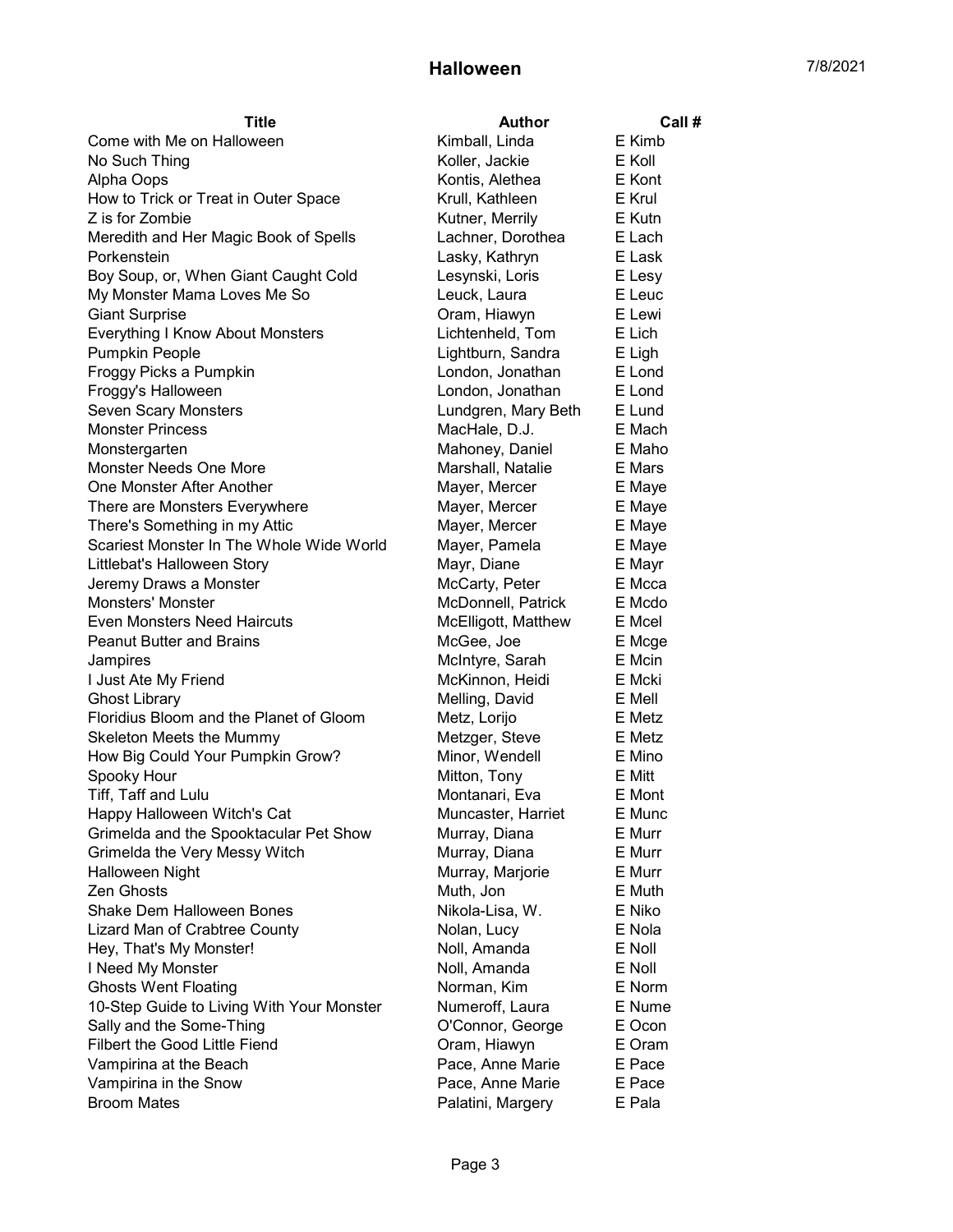| Title                                   | <b>Author</b>      | Call#  |
|-----------------------------------------|--------------------|--------|
| Bears and Boos                          | Parenteau, Shirley | E Pare |
| Spooky Book                             | Patschke, Steve    | E Pats |
| Oscar Seeks a Friend                    | Pawlak, Pawel      | E Pawl |
| Dogzilla                                | Pilkey, Dav        | E Pilk |
| Hallo-wiener                            | Pilkey, Dav        | E Pilk |
| Wempires                                | Pinkwater, Daniel  | E Pink |
| <b>Graves Family</b>                    | Polacco, Patricia  | E Pola |
| <b>Graves Family Goes Camping</b>       | Polacco, Patricia  | E Pola |
| Picnic at Mudsock Meadow                | Polacco, Patricia  | E Pola |
| Some Birthday!                          | Polacco, Patricia  | E Pola |
| <b>Haunted House Party</b>              | Polisar, Barry     | E Poli |
| Go to Sleep, Little Creep               | Quinn, David       | E Quin |
| Frankenstein Makes a Sandwich           | Rex, Adam          | E Rex  |
| <b>Eat Pete</b>                         | Rex, Michael       | E Rex  |
| Goodnight Goon                          | Rex, Michael       | E Rex  |
| Curious George Goes to a Costume Party  | Rey, H. A.         | E Rey  |
| Curious George Haunted Halloween        | Rey, H. A.         | E Rey  |
| <b>Creepy Carrots</b>                   | Reynolds, Aaron    | E Reyn |
| Creepy Pair of Underwear                | Reynolds, Aaron    | E Reyn |
| Here Comes Destructosaurus              | Reynolds, Aaron    | E Reyn |
| <b>Halloween Mice</b>                   | Roberts, Bethany   | E Robe |
| Big Brave Brian                         | Robertson, M. P.   | E Robe |
| <b>Scary Movie</b>                      | Rose, Gill         | E Rose |
| I Want My Light On                      | Ross, Tony         | E Ross |
| <b>Big Bad Bubble</b>                   | Rubin, Adam        | E Rubi |
| <b>Little Giant</b>                     | Ruzzier, Sergio    | E Ruzz |
| <b>Herbert's First Halloween</b>        | Rylant, Cynthia    | E Ryla |
| Rodzilla                                | Sanders, Rob       | E Sand |
| <b>Amazing Ghost Detectives</b>         | San Souci, Daniel  | E Sans |
| Which Way to Witch School               | Santoro, Scott     | E Sant |
| <b>Mostly Monsterly</b>                 | Sauer, Tammi       | E Saue |
| Monster Who Ate My Peas                 | Schnitzlein, Danny | E Schn |
| Monster Who Did My Math                 | Schnitzlein, Danny | E Schn |
| Scaredy-Cat Splat                       | Scotton, Rob       | E Scot |
| Where the Wild Things Are               | Sendak, Maurice    | E Send |
| Garbage Monster                         | Sensel, Joni       | E Sens |
| Very Witchy Spelling Bee                | Shannon, George    | E Shan |
| Don't Play with Your Food               | Shea, Bob          | E Shea |
| <b>Scariest Book Ever</b>               | Shea, Bob          | E Shea |
| Thirteen Monsters Who Should Be Avoided | Shortsleeve, Kevin | E Shor |
| Patty's Pumpkin Patch                   | Sloat, Teri        | E Sloa |
| Dark                                    | Snicket, Lemony    | E Snic |
| Ladybug Girl and the Dress-Up Dilemma   | Soman, David       | E Soma |
| <b>Monster Next Door</b>                | Soman, David       | E Soma |
| <b>Wanda's Monster</b>                  | Spinelli, Eileen   | E Spin |
| Monster Hug                             | Stein, David       | E Stei |
| Enzo's Very Scary Halloween             | Stein, Garth       | E Stei |
| Mine!                                   | Stein, Mathilde    | E Stei |
| Dexter Bexley and the Big Blue Beastie  | Stewart, Joel      | E Stew |
| Monster at the End of This Book         | Stone, Jon         | E Ston |
|                                         |                    |        |
| By the Light of the Halloween Moon      | Stutson, Caroline  | E Stut |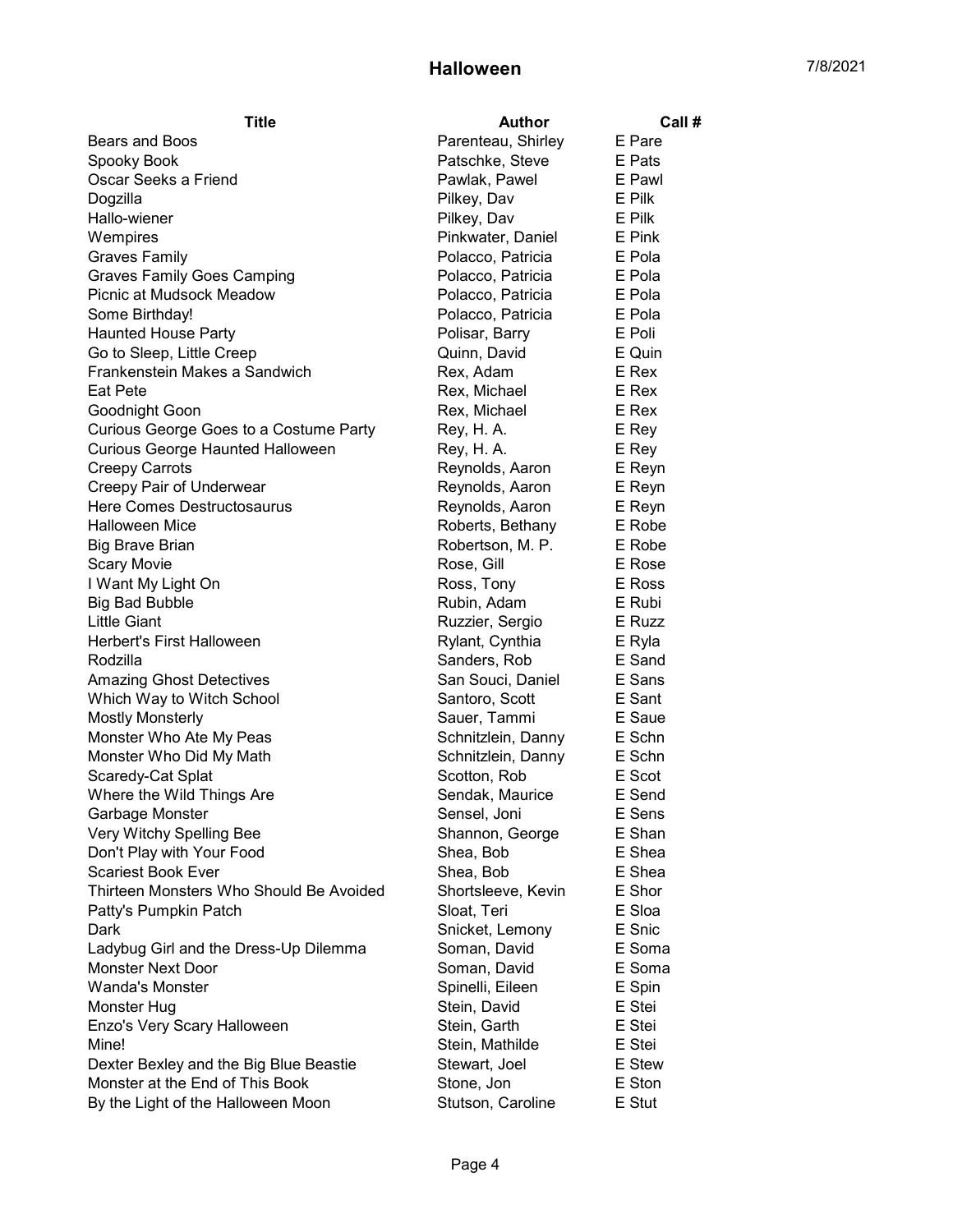| <b>Title</b>                                                 | <b>Author</b>                 | Call #                 |
|--------------------------------------------------------------|-------------------------------|------------------------|
| Stan's Frightful Halloween                                   | Sutter, Sandra                | E Sutt                 |
| Hedgehug's Halloween                                         | Sutton, Benn                  | E Sutt                 |
| I Want to Be in a Scary Story                                | Taylor, Sean                  | E Tayl<br>RA           |
| When a Monster is Born                                       | Taylor, Sean                  | E Tayl                 |
| Child's Guide to Common Household Monsters                   | Thach, James                  | E Thac                 |
| Librarian from the Black Lagoon                              | Thaler, Mike                  | E Thal                 |
| Principal from the Black Lagoon                              | Thaler, Mike                  | E Thal                 |
| School Nurse from the Black Lagoon                           | Thaler, Mike                  | E Thal                 |
| Teacher from the Black Lagoon                                | Thaler, Mike                  | E Thal                 |
| Gus Loved His Happy Home                                     | Thayer, Jane                  | E Thay                 |
| Doghouse                                                     | Thomas, Jan                   | E Thom                 |
| <b>Pumpkin Trouble</b>                                       | Thomas, Jan                   | E Thom                 |
| Mouse's First Halloween                                      | Thompson, Lauren              | E Thom                 |
| Pumpkin Cat                                                  | Turner, Ann                   | E Turn                 |
| Hattie and Hudson                                            | Van Dusen, Chris              | E Vand                 |
| Thirteen Nights of Halloween                                 | Vasilovich, Guy               | E Vasi                 |
| We're Going on a Ghost Hunt                                  | Vaughan, Marcia               | E Vaug                 |
| If Your Monster Won't Go to Bed                              | Vega, Denise                  | E Vega                 |
| <b>Bedtime for Monsters</b>                                  | Vere, Ed                      | E Vere                 |
| My Mama Says there Aren't Any Zombies, Ghosts Viorst, Judith |                               | E Vior                 |
| Druscilla's Halloween                                        | Walker, Sally                 | E Walk                 |
| Pumpkin Day!                                                 | Wallace, Nancy                | E Wall                 |
| Giracula                                                     | Watkins, Caroline             | E Watk                 |
| Happy Birthday, Frankie                                      | Weeks, Sarah                  | E Week                 |
| Even Monsters Need to Sleep                                  | Wheeler, Lisa                 | E Whee                 |
| <b>Too Many Pumpkins</b>                                     | White, Linda                  | E Whit                 |
| Leonardo the Terrible Monster                                | Willems, Mo                   | E Will                 |
| Sam: the Most Scaredy-Cat Kid in the Whole Work Willems, Mo  |                               | E Will                 |
| <b>Teeny Tiny Ghost</b>                                      | Winters, Kay                  | E Wint                 |
| Whooo's Haunting the Teeny Tiny Ghost?                       | Winters, Kay                  | E Wint                 |
| Maggie and the Monster                                       | Winthrop, Elizabeth           | E Wint                 |
| Lima Bean Monster                                            | Yaccarino, Dan                | E Yacc                 |
| <b>Ten Little Mummies</b>                                    | Yates, Philip                 | E Yate                 |
| <b>Ghost Train</b>                                           | Yee, Paul                     | E Yee                  |
| Unicorn Named Sparkle and the Pumpkin Monster Young, Amy     |                               | E Youn                 |
| Hidden Bestiary of Marvelous, Mysterious and May Young, Judy |                               | E Youn                 |
| Yeti, the Abominable Snowman                                 | Gilman, Laura                 | $J$ 001.9              |
| Abominable Snowman                                           | Lynette, Rachel               | $J$ 001.9              |
| Chupacabras                                                  | O'Neill, Terry                | J 001.9                |
| Everything Kids' Monsters Book                               | Turlington, Shannon           | J 001.9                |
| <b>Cryptids and Other Creepy Creatures</b>                   | Wright, John                  | $J$ 001.9              |
| Tales of the Cryptids                                        | Halls, Kelly Milner           | J 001.944              |
| <b>Bigfoot and Other Monsters</b><br>Loch Ness Monster       | Hawkins, John<br>Parks, Peggy | J 001.944<br>J 001.944 |
| <b>Haunted America</b>                                       | Norman, Michael               | $J$ 133.1              |
| <b>Ghosts: Truth and Rumors</b>                              | Shores, Lori                  | J 133.1                |
| <b>Spooky Cemeteries</b>                                     | Williams, Dinah               | $J$ 133.1              |
| <b>Magic Monsters</b>                                        | Marsico, Katie                | J 133.4                |
| Salem Witch Trials                                           | Martin, Michael               | J 133.4                |
| <b>Salem Witch Trials</b>                                    | Yolen, Jane                   | J 133.4                |
| Chimaera                                                     | LaRoche, Amelia               | J 292                  |
|                                                              |                               |                        |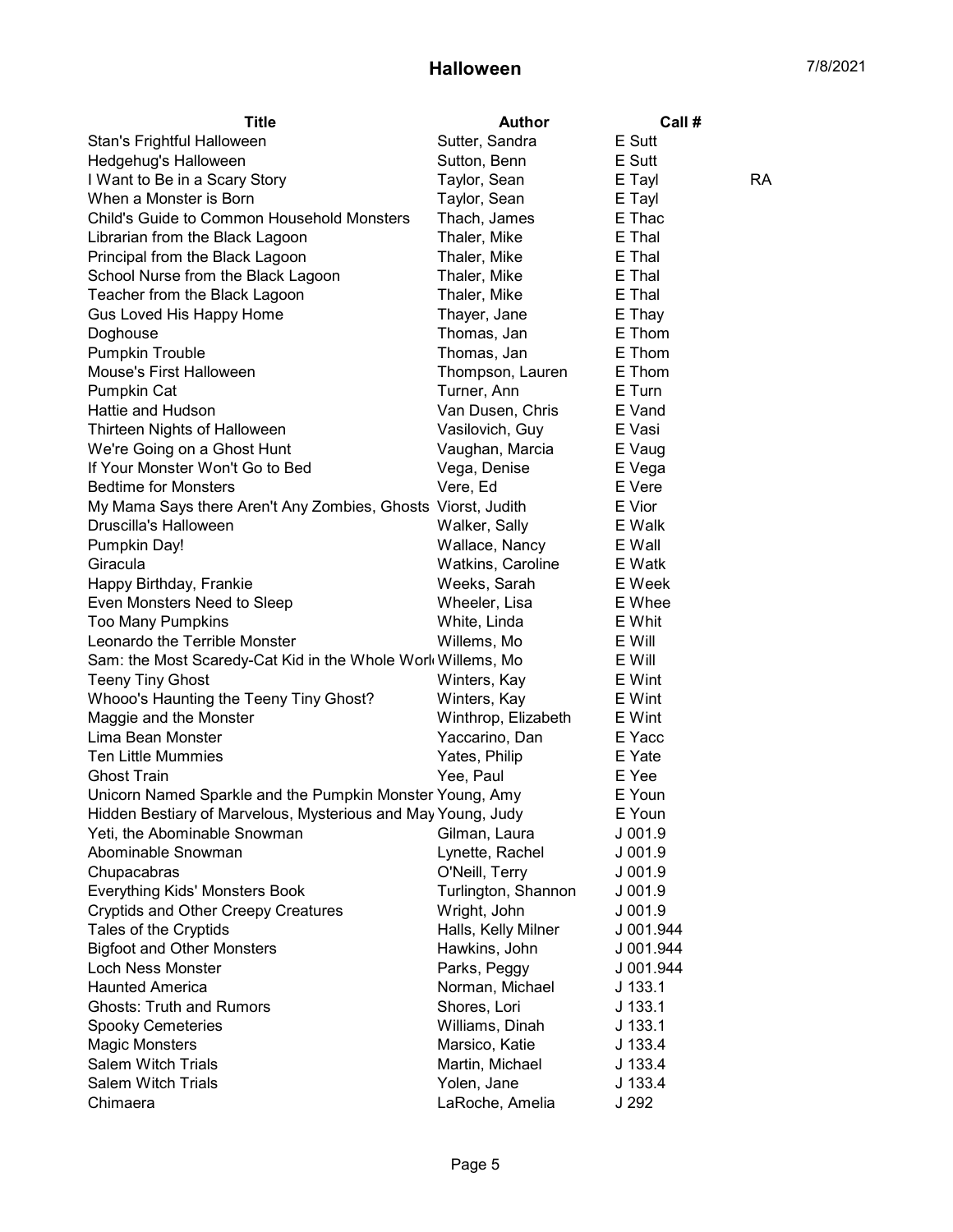| <b>Title</b>                                                           | <b>Author</b>                      | Call#      |
|------------------------------------------------------------------------|------------------------------------|------------|
| Cerberus                                                               | Tracy, Kathleen                    | J 292      |
| J is for Jack-o-Lantern: A Halloween Alphabet                          | Brennan-Nelson, Denise J 394.2646  |            |
| Hailey's Halloween                                                     | Bullard, Lisa                      | J 394.2646 |
| Celebrate Halloween: With Pumpkins, Costumes, ¿Heiligman, Deborah      |                                    | J 394.2646 |
| Let's Celebrate Haloween                                               | Lewis, J. Patrick                  | J 394.2646 |
| Halloween                                                              | Robinson, Fay                      | J 394.2646 |
| <b>Bone Soup</b>                                                       | Capucilli, Alyssa                  | J 398.2    |
| There Was an Old Lady Who Swallowed a Bat                              | Colandro, Lucille                  | J 398.2    |
| <b>Bone Soup</b>                                                       | Evans, Cambia                      | J 398.2    |
| Tailypo                                                                | Galdone, Joanna                    | J 398.2    |
| King of the Cats                                                       | Galdone, Paul                      | J 398.2    |
| Barefoot Book of Giants, Ghosts and Goblins                            | Matthews, John                     | J 398.2    |
| Little Green Witch                                                     | McGrath, Barbara                   | J 398.2    |
| Cinderella Skeleton                                                    | San Souci, Robert                  | J 398.2    |
| Shrek!                                                                 | Steig, William                     | J 398.2    |
| <b>Monster Slayer</b>                                                  | Browne, Vee                        | J 398.2089 |
| Hayyim's Ghost                                                         | Kimmel, Eric                       | J 398.2089 |
| Anancy and the Haunted House                                           | Keens-Douglas, Richardo J 398.2096 |            |
| Abiyoyo                                                                | Seeger, Pete                       | J 398.2096 |
| Abiyoyo Returns                                                        | Seeger, Pete                       | J 398.2096 |
| Who Took My Hairy Toe?                                                 | Crum, Shutta                       | J 398.2097 |
| Wee Winnie Witch's Skinny: An Original African Ar Hamilton, Virginia   |                                    | J 398.2097 |
| Raw Head, Bloody Bones: African-American Tales Lyons, Mary             |                                    | J 398.2097 |
| Favorite Scary Stories of American Children                            | Young, Richard & Judy              | J 398.2097 |
| Werewolves                                                             | Allman, Toney                      | J 398.4    |
| Myths and Monsters: Secrets Revealed                                   | Edwards, Katie                     | J 398.4    |
| Girl's Guide to Werewolves                                             | Jones, Jen                         | J 398.4    |
| Girl's Guide to Zombies                                                | Jones, Jen                         | J 398.4    |
| <b>Fantastical Creatures and Magical Beasts</b>                        | Knudsen, Shannon                   | J 398.4    |
| I'm All Wrapped Up                                                     | Knudsen, Shannon                   | J 398.4    |
| I'm Undead and Hungry                                                  | Knudsen, Shannon                   | J 398.4    |
| Beastly Monsters - from Dragons to Griffins                            | Marsico, Katie                     | J 398.4    |
| <b>Magic Monsters</b>                                                  | Marsico, Katie                     | J 398.4    |
| Vampires                                                               | Miller, Raymond                    | J 398.4    |
| <b>Basilisks</b>                                                       | Mortensen, Lori                    | J 398.4    |
| Werewolves                                                             | Pearson, Marie                     | J 398.4    |
| Vampireology                                                           | Raven Nick                         | J 398.4    |
| <b>Scary Vampires</b>                                                  | Brody, Walt                        | J 398.45   |
| Monsterology: the complete book of monstrous be: Drake, Dr. Ernest     |                                    | J 398.45   |
| Vampires                                                               | Gale, Ryan                         | J 398.45   |
| Girl's Guide to Vampires                                               | Jones, Jen                         | J 398.45   |
| Monsterology: a practical course in monsters                           | Steere, Dugald                     | J 398.45   |
| Brain Eaters: Creatures with Zombielike Diets                          | Klepeis, Alicia                    | J 591.65   |
| Body Snatchers: Flies, Wasps., and Other Creepy Axelrod-Contrada, Joan |                                    | J 591.7    |
| <b>Bats</b>                                                            | Gibbons, Gail                      | J 599.4    |
| Bat                                                                    | Gravel, Elise                      | J 599.4    |
| <b>Bats</b>                                                            | Owen, Ruth                         | J 599.4    |
| <b>Bumblebee Bats</b>                                                  | Wheeler, Jill                      | J 599.4    |
| Fringe-Lipped Bats                                                     | Wheeler, Jill                      | J 599.4    |
| <b>Ghost-Faced Bats</b>                                                | Wheeler, Jill                      | J 599.4    |
| Honduran White Bats                                                    | Wheeler, Jill                      | J 599.4    |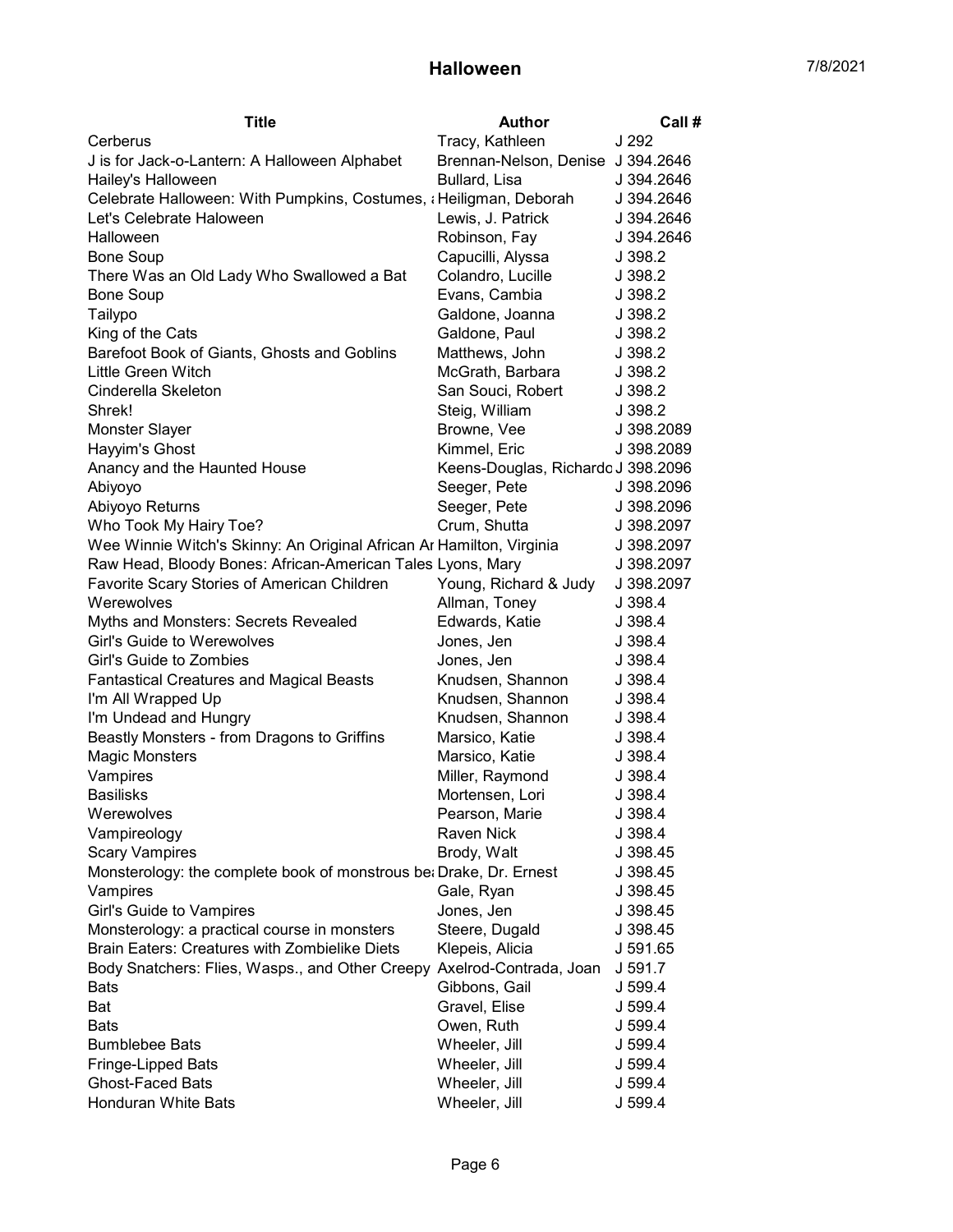| Title                                                                 | <b>Author</b>       | Call #     |
|-----------------------------------------------------------------------|---------------------|------------|
| It's a Vampire Bat                                                    | Kenan, Tessa        | J 599.45   |
| Case of the Vanishing Little Brown Bats                               | Markle, Sandra      | J 599.472  |
| <b>Skeletal System</b>                                                | Petrie, Kristin     | J 612.7    |
| Skulls!                                                               | Thornburgh, Blair   | J 612.7    |
| Pumpkin                                                               | Lee, Jackie         | J 635.62   |
| <b>Ghoulish Goodies</b>                                               | Bowers, Sharon      | J 641.5    |
| <b>Creepy Cuisine</b>                                                 | Monroe, Lucy        | J641.5     |
| <b>Disgusting Eats</b>                                                | Ventura, Marne      | J 641.5123 |
| Brains, Brains, and Other Horrifying Breakfasts                       | Vega, Ali           | J 641.52   |
| Zombie-Gut Chili and Other Horrifying Dinners                         | Vega, Ali           | J 641.52   |
| Mummy Dogs                                                            | Vega, Ali           | J 641.53   |
| <b>Tombstone Sandwiches</b>                                           | Vega, Ali           | J 641.53   |
| <b>Halloween Sweets and Treats</b>                                    | Owen, Ruth          | J 641.568  |
| Witches' Brew and Other Horrifying Party Foods                        | Vega, Ali           | J 641.568  |
| Ed Emberley's Drawing Book of Weirdos                                 | Emberley, Ed        | J 743      |
| Ed Emberley's Halloween Drawing Book                                  | Emberley, Ed        | J 743      |
| How to Draw Halloween Things                                          | Court, Rob          | J 743.8    |
| Decorate Yourself: Cool Designs for Temporary Ta Andrich, Tom         |                     | J 745.5    |
| Kids' Pumpkin Projects                                                | Cook, Deanna        | J 745.5    |
| <b>Face Painting</b>                                                  | Harvey, Karen       | J 745.5    |
| Super Scary Art                                                       | Kington, Emily      | J 745.5    |
| Make Yourself a Monster                                               | Ross, Kathy         | J 745.5    |
| <b>Face Painting</b>                                                  | Silver, Patricia    | J 745.5    |
| <b>Duct Tape Costumes</b>                                             | Bernhardt, Carolyn  | J 745.59   |
| I Want to be a Pirate                                                 | Shirley, Rebekah    | J 745.592  |
| I Want to be an Astronaut                                             | Shirley, Rebekah    | J 745.592  |
| <b>Halloween Crafts</b>                                               | Eick, Jean          | J 745.594  |
| Sipping Spiders Through a Straw                                       | DiPucchio, Kelly    | J 782.42   |
| <b>Halloween School Parties</b>                                       | Ripple, Wilhelmenia | J 793.2    |
| Dare to be Scared: Thirteen Stories to Chill and Th San Souci, Robert |                     | J 808.08   |
| <b>Tales of Terror</b>                                                | Baxter, Nicola      | J 808.8    |
| <b>One-Minute Scary Stories</b>                                       | Lewis, Shari        | J 808.8    |
| Don't Turn Out the Lights                                             | Maberry, Jonathan   | J 808.8    |
| Dark-Thirty                                                           | McKissack, Patricia | J 808.8    |
| More Bones: Scary Stories from Around the World Olson, Arielle        |                     | J 808.8    |
| <b>Ghosts and Goblins</b>                                             | Pearson, Maggie     | J 808.8    |
| Even More Short and Shivery                                           | San Souci, Robert   | J808.8     |
| More Short & Shivery                                                  | San Souci, Robert   | J 808.8    |
| Short and Shivery                                                     | San Souci, Robert   | J808.8     |
| Triple-Dare to be Scared                                              | San Souci, Robert   | J 808.8    |
| More Scary Stories to Tell in the Dark                                | Schwartz, Alvin     | J 808.8    |
| Scary Stories 3: More Tales to Chill Your Bones                       | Schwartz, Alvin     | J 808.8    |
| Ask the Bones: Scary Stories from Around the Wol Schwartz, Howard     |                     | J 808.8    |
| In the Witch's Kitchen                                                | Brewton, John       | J 811.008  |
| Halloween A B C                                                       | Merriam, Eve        | J 811.54   |
| Grimericks                                                            | Pearson, Susan      | J 811.54   |
| Gargoyle on the Roof                                                  | Prelutsky, Jack     | J 811.54   |
| Headless Horseman Rides Tonight                                       | Prelutsky, Jack     | J 811.54   |
| It's Halloween                                                        | Prelutsky, Jack     | J 811.54   |
| Frankenstein Takes the Cake                                           | Rex, Adam           | J 811.6    |
| Monster Jokes                                                         | Laffin, Ima         | J 818      |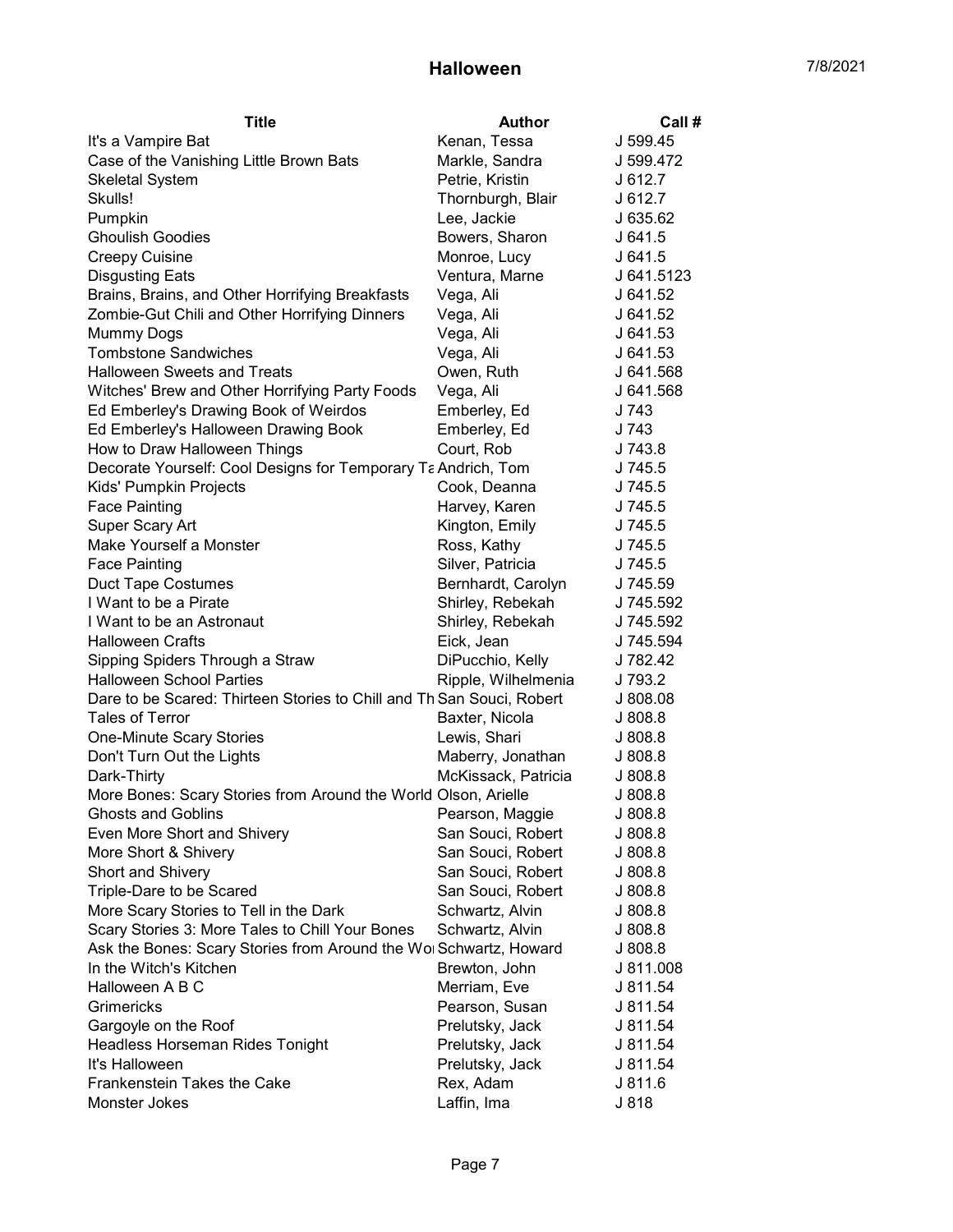Revolting Rhymes **Dahl**, Roald **J** 821.9 What Is the Story of Dracula? Burgan, Michael J 823.8 Lunch Walks Among Us **Benton, Jim J Bri F Bent** Scream School-Vol 1 & 2 Stine, R.L. J Brl F Stin Diary of a Monster's Son Conford, Ellen J Fantasy Conford, Ellen Monster's Ring **Coville, Bruce** J Fantasy Covil BFG Dahl, Roald J Fantasy Dahl Witches **Dahl, Roald** J Fantasy Dahl Trip to the Pumpkin Farm Elliott, Rebecca J Fantasy Elli 11 Poltergoose Lawrence, Michael J Fantasy Lawr 1 Ghost of Sir Herbert Dungeonstone McMullan, Kate J Fantasy Mcmu 12 Trixie the Halloween Fairy **Meadows, Daisy Communist Communist Communist** Meadows, Daisy J Fantasy Mead Haunted Castle on Hallows Eve Osborne, Mary Pope J Fantasy Osbo 30 Good Night for Ghosts Osborne, Mary Pope J Fantasy Osbo 42 Haunting of Freddy **Reiche, Dietlof** J Fantasy Reic 4 Curse of the Gloamglozer Stewart, Paul J Fantasy Stew 4 Mummy with No Name The Stilton, Geronimo J Fantasy Stil 26 Peculiar Pumpkin Thief Stilton, Geronimo J Fantasy Stil 42 Phantom Bandit **Network** Stilton, Geronimo J Fantasy Stil 70 Halloween Goblin West, Tracey J Fantasy West 4 Lost Monster Soo, Kean J GN Jell 1 Suee and the Shadow **Ly, Ginger** J GN Ly Abominable Snow Kid **Come and Communist Communist Communist Communist Communist Communist Communist Communist Communist Communist Communist Communist Communist Communist Communist Communist Communist Communist Communist Co** Gremlin's Curse **Curse Contact Contact Contact Curse** O'Reilly, Sean J GN Migh Hide and Shriek O'Reilly, Sean J GN Migh Homesick Witch O'Reilly, Sean J GN Migh Lost in Spooky Forest **Community** C'Reilly, Sean Missing Mummy O'Reilly, Sean J GN Migh Monster Beach O'Reilly, Sean J GN Migh Monster Crooks O'Reilly, Sean J GN Migh Monster Mansion **Notice Struck Community** C'Reilly, Sean **J** GN Migh New Monster in School **New York Collection** O'Reilly, Sean J GN Migh Tiger vs. Nightmare Tetri, Emily Tetri, Emily Tetri, Emily Meet Molly Tripp, Valerie J History Amer Moll Monster of the Year **Coville, Bruce** J Horror Covi Swamp Monsters Don't Chase Wild Turkeys Dadey, Debbie J Mystery Dade 1 Vampires Don't Wear Polka Dots Dadey, Debbie J Mystery Dade 1 Monsters Don't Scuba Dive **Date Scuba Constant Constant Constant Constant Constant Constant Constant Constant Constant Constant Constant Constant Point Constant Constant Point Constant Constant Point Constant Point Constan** Giants Don't Go Snowboarding The Readey, Debbie Julystery Dade 33 Dracula Doesn't Rock and Roll **Datell Communist Concernent Concernent** Dadey, Debbie J Mystery Dade 39 Sea Monsters Don't Ride Motorcycles **Dadey, Debbie James And Australian** J Mystery Dade 40 Ghosts Don't Ride Wild Horses **Dadey, Debbie** J Mystery Dade 44 Frankenstein Doesn't Start Food Fights Dadey, Debbie J Mystery Dade 47 Ghosts Don't Eat Potato Chips **Disk Chips** Dadey, Debbie J Mystery Dade 5 Snow Monster Mystery **Disk and Strong and Show Monster Mystery** Dade 8 Happy Boo Day Dadey, Debbie J Mystery Dade 9 Mandie and the Ghost Bandits **Leppard, Lois** Leppard, Lois J Mystery Lepp 3 Haunted Hotel **Roy, Ron** General According Roy, Ron Baunted Hotel Boy, Roy, Ron According Service According Service According Roy, Ron Service According Service According Service According Service According Service Accordi October Ogre **Roy, Ron** J Mystery Roy Never Race a Runaway Pumpkin Allem Applegate, katherine J Reality Appl 7 Ivy and Bean and the Ghost That Had to Go Barrows, Annie J Reality Barr 2

Title **Author** Call #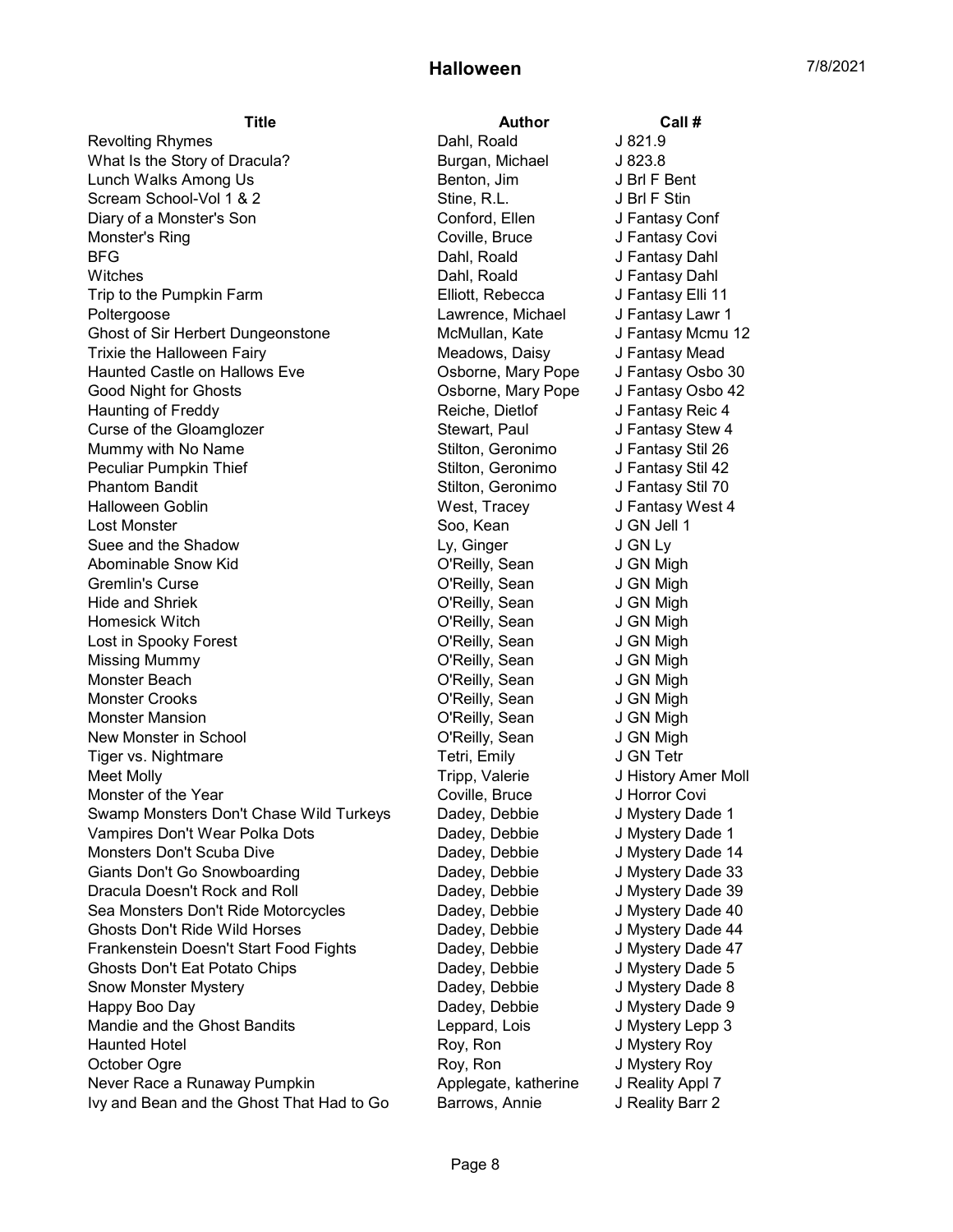| Title                                                             | Author              | Call #                |
|-------------------------------------------------------------------|---------------------|-----------------------|
| Berenstain Bears and the Ghost of the Auto Grave Berenstain, Stan |                     | J Reality Bere        |
| Berenstain Bears and the Haunted Hayride                          | Berenstain, Stan    | J Reality Bere        |
| Berenstain Bears in Maniac Mansion                                | Berenstain, Stan    | J Reality Bere        |
| Berenstain Bears in the Freaky Funhouse                           | Berenstain, Stan    | J Reality Bere        |
| Mercy Watson: Princess in Dusguise                                | DiCamillo, Kate     | J Reality Dica Merc 4 |
| Mrs. Patty is Batty                                               | Gutman, Dan         | J Reality Gutm 13     |
| Help! A Vampire's Coming                                          | Klein, Abby         | J Reality Klei 6      |
| Halloween Fraidy-Cat                                              | Klein, Abby         | J Reality Klei 8      |
| Stink and the Midnight Zombie Walk                                | McDonald, Megan     | J Reality Mcdo 7      |
| Junie B. First Grader: Booand I Mean It!                          | Park, Barbara       | J Reality Park 24     |
| Junie B Jones Has a Monster Under Her Bed                         | Park, Barbara       | J Reality Park 8      |
| <b>Best Halloween Ever</b>                                        | Robinson, Barbara   | J Reality Robi        |
| Lunch Walks Among Us                                              | Benton, Jim         | J Sci-Fi Bent 1       |
| <b>Haunted Halloween</b>                                          | O'Ryan, Ray         | J Sci-Fi Orya 11      |
| <b>Ghost Fever</b>                                                | Hayes, Joe          | J Spa 398.2           |
| La Llorona                                                        | Hayes, Joe          | J Spa 398.2           |
| Donde Viven Los Monstruos                                         | Sendak, Maurice     | J Spa F Send          |
| Bunnicula: A Rabbit-Tale of Mystery                               | Howe, James         | J Tape F Howe         |
| Fly Guy and the Frankenfly                                        | Arnold, Tedd        | JR Arno               |
| <b>Ghost Named Fred</b>                                           | Benchley, Nathaniel | JR Benc               |
| Berenstain Bears and the Spooky Old Tree                          | Berenstain, Stan    | <b>JR Bere</b>        |
| <b>Return to Haunted House</b>                                    | Montgomery, R. A.   | JR Choo               |
| Orange You Glad It's Halloween, Amber Brown?                      | Danziger, Paula     | JR Danz               |
| It's Halloween, Dear Dragon                                       | Hillert, Margaret   | <b>JR Hill</b>        |
| Vampoodle                                                         | Holub, Joan         | JR Holu               |
| <b>First Day Frights</b>                                          | Keane, Dave         | <b>JR Kean</b>        |
| Boo, Katie Woo!                                                   | Manushkin, Fran     | <b>JR Manu</b>        |
| Katie's Spooky Sleepover                                          | Manushkin, Fran     | <b>JR Manu</b>        |
| Crayola Halloween Colors                                          | Nelson, Robin       | JR Nels               |
| Lulu and the Witch Baby                                           | O'Connor, Jane      | JR Ocon               |
| Lulu Goes to Witch School                                         | O'Connor, Jane      | JR Ocon               |
| Happy Haunting, Amelia Bedelia                                    | Parish, Herman      | <b>JR Pari</b>        |
| Scary Stories to Read When It's Dark                              | Lobel, Arnold       | <b>JR Scar</b>        |
| In a Dark, Dark Room and Other Scary Stories                      | Schwartz, Alvin     | JR Schw               |
| Spooky Tire                                                       | Scieszka, Jon       | <b>JR Scie</b>        |
| Viper                                                             | Thiesing, Lisa      | <b>JR Thie</b>        |
| <b>Halloween Parade</b>                                           | Wells, Rosemary     | <b>JR Well</b>        |